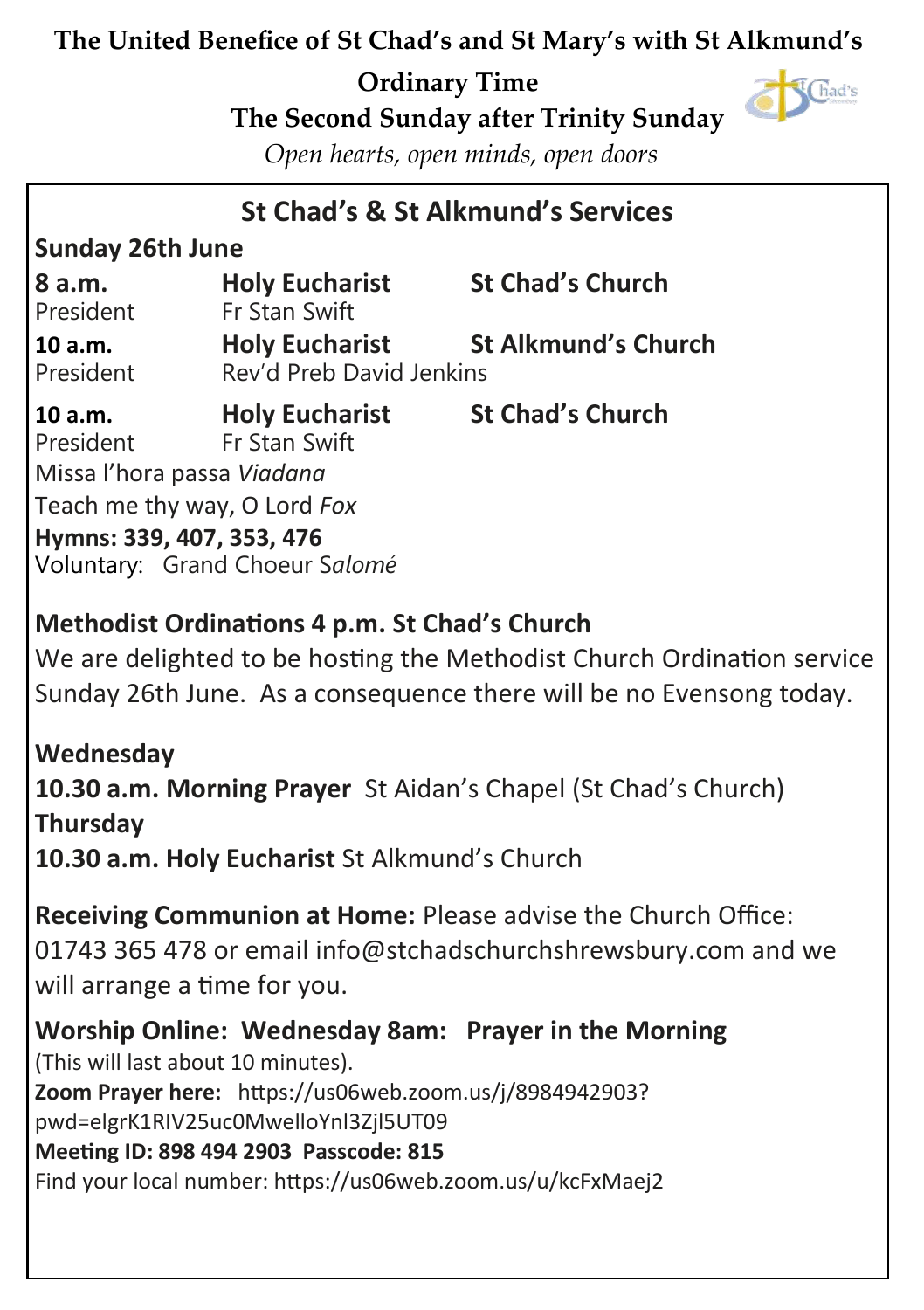## **Notices**

**Churchwardens:** Joanna Hepper & Susan Kelly were admitted as St Chad's Churchwardens for 2022-2023 at the Archdeacon's visitation at Upton Magna Church on 23rd June, and John Clark and Liz Raven for St Alkmund's. Please hold Sue, Jo, Liz and John in your prayers, particularly during this interregnum.

**Readers and Sidespersons:** Penny Walker will be producing the next rota for both these roles which play a vital part in the services. If you would like to be added to either list for rota please contact Penny 07889 932 575—your help will be most welcome!

**Wrekin College at St Chad's Church, Saturday 25th June 7.30 p.m.** Please join us for what should be a wonderful evening of great sacred music. Featuring the choirs and orchestra of Wrekin College the programme will include O Clap Your Hands - Vaughan Williams, Gloria - Rutter and the Missa Deus Nobiscum by Philip Stopford. Tickets available at Ticketsource.co.uk

**St Alkmund's Concert 28th June 1 p.m.** Alex Postlethwaite (violin)

**SHS Music and Readings, Weds 29th June, 5.30-6.30p.m.** This is open to all and we are delighted to welcome back the Shrewsbury High School for this service.

**St Chad's Friday Concert Friday 1st July 12.30p.m:** We have a special concert this week, Ukranian born guitarist Galina Vale is one of our regular contributors and one of the best solo guitarists in the country. Proceeds to DEC Ukraine Fund.

**Summer Parish Magazine:** We welcome receipt of any articles for inclusion in the Summer Magazine, particularly from those who have not yet contributed and would like to do so. Please contact either of the Magazine's joint editors, Peter Flint of St Chads or John Clark of St Alkmund's via the Church Office.

**Sunday 3rd July: Rev'd Martin Wilson** will be stepping back from taking regular services at St Chad's and St Alkmund's. We are very grateful to Martin for all his help and support over many years, particularly in the current interregnum. There will be a bring and share lunch for USPG following his last communion service on Sunday 3rd July (10 a.m.). Please contact our Churchwardens Sue or Jo for further details or Rev'd Martin via the Church Office.

**Churches Together Meeting 'How to make your Church more accessible', Wednesday 6th July, 7 p.m. at Shrewsbury Ark:** with tour included. Please tell all your friends, congregation, family, neighbours, passers by all about it. Car parking is available at the Station Car Park, just past the Buttermarket.

**How can I help?** St Chad's has lots of great events coming up and your help stewarding these would be gratefully received, please be in touch with Sue Kelly our Churchwarden or the Church Office if you can help. This is a great opportunity to serve the church and also to attend some wonderful events for free.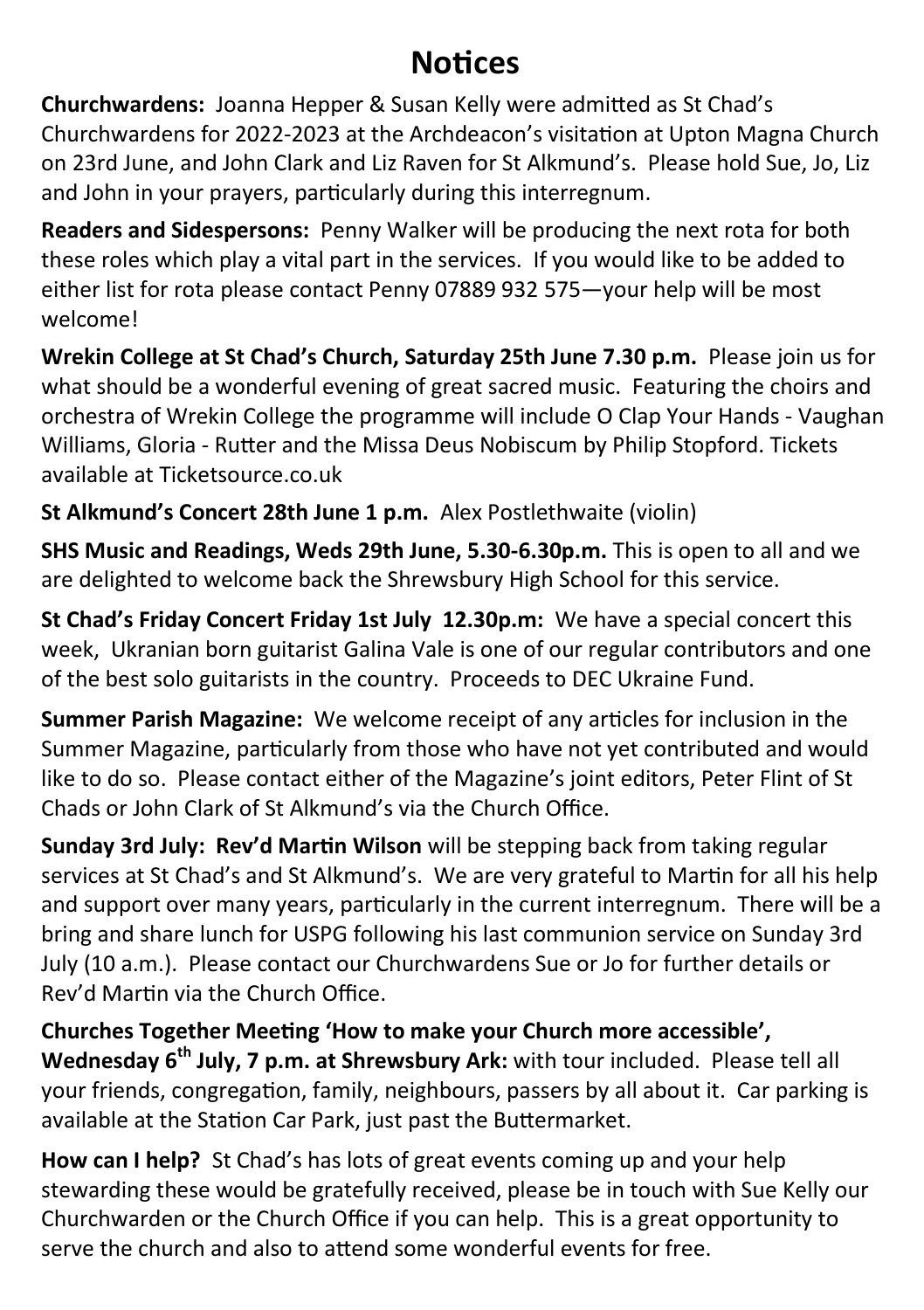### **Prayer List**

*For those recently confirmed:* Elinor Richardson, Janice Hicking *For those ordained this Petertide For our Churchwardens installation For those who are not well & their families*: Keith Fearnside, Peter Jarvis. *For those that have died:* Cathryn, Helen Frances Ryder. *The family of those that have died:* the Ryder family *Year's Mind*: Diana Anderson. Doris Harrhy, Monica Parfitt *Our Prayer List is renewed every 6 weeks, if you wish your loved ones names to be added please contact the Church Office. Tel: 01743 365 478.*

## **Readings for The Second Sunday after Trinity Sunday**

**The Collect** Lord, you have taught us that all our doings without love are nothing worth: send your Holy Spirit and pour into our hearts that most excellent gift of love, the true bond of peace and of all virtues, without which whoever lives is counted dead before you. Grant this for your only Son Jesus Christ's sake, who is alive and reigns with you, in the unity of the Holy Spirit, one God, now and for ever. Amen.

**1 Kings 19.5-16, 19-end** Then he lay down under the broom tree and fell asleep. Suddenly an angel touched him and said to him, 'Get up and eat.' He looked, and there at his head was a cake baked on hot stones, and a jar of water. He ate and drank, and lay down again. The angel of the LORD came a second time, touched him, and said, 'Get up and eat, otherwise the journey will be too much for you.' He got up, and ate and drank; then he went in the strength of that food for forty days and forty nights to Horeb the mount of God. At that place he came to a cave, and spent the night there. Then the word of the LORD came to him, saying, 'What are you doing here, Elijah?' He answered, 'I have been very zealous for the LORD, the God of hosts; for the Israelites have forsaken your covenant, thrown down your altars, and killed your prophets with the sword. I alone am left, and they are seeking my life, to take it away.'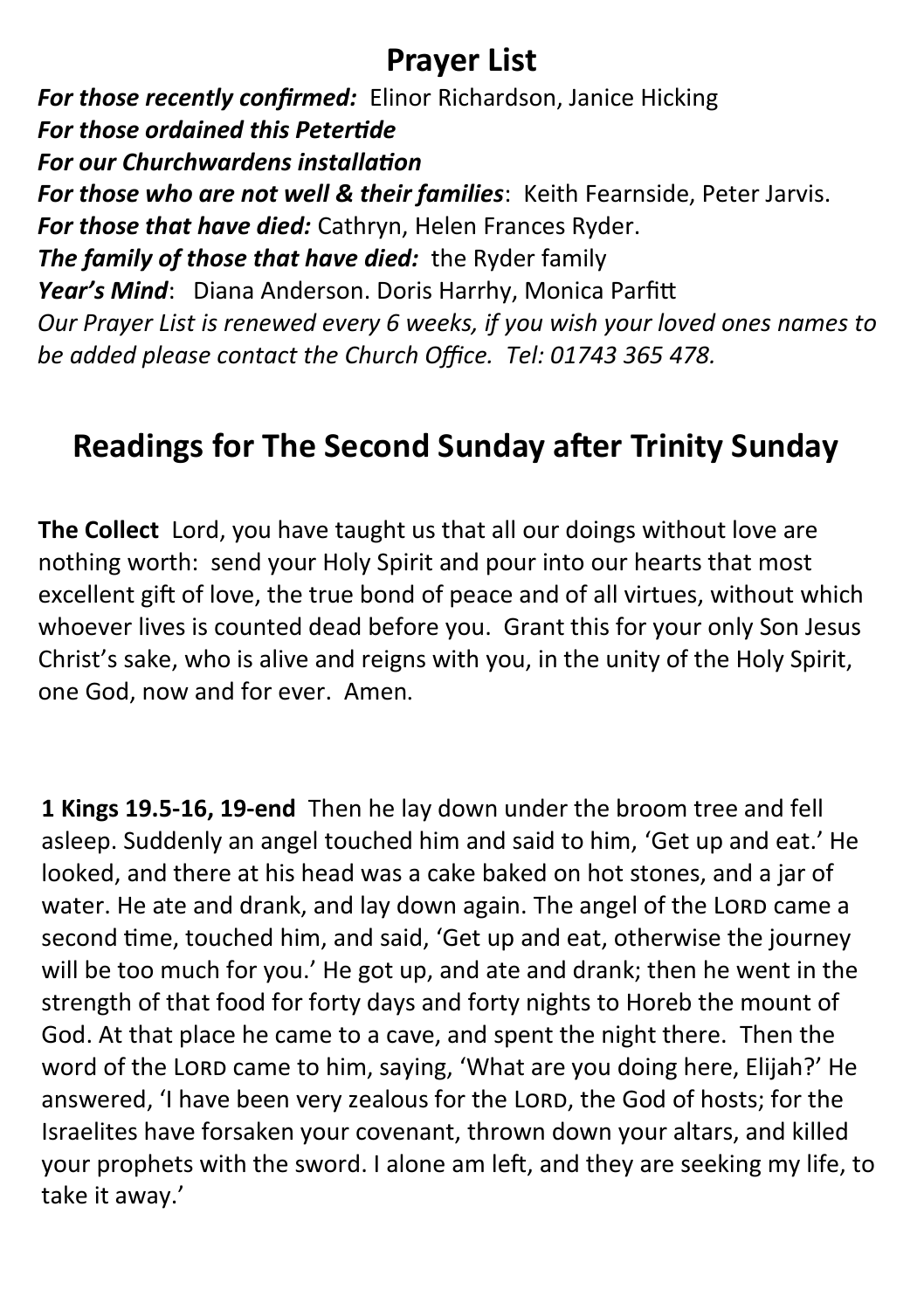He said, 'Go out and stand on the mountain before the LORD, for the Lord is about to pass by.' Now there was a great wind, so strong that it was splitting mountains and breaking rocks in pieces before the LORD, but the LORD was not in the wind, and after the wind an earthquake, but the Lord was not in the earthquake; and after the earthquake a fire, but the Lorp was not in the fire; and after the fire a sound of sheer silence. When Elijah heard it, he wrapped his face in his mantle and went out and stood at the entrance of the cave. Then there came a voice to him that said, 'What are you doing here, Elijah?' He answered, 'I have been very zealous for the LORD, the God of hosts; for the Israelites have forsaken your covenant, thrown down your altars, and killed your prophets with the sword. I alone am left, and they are seeking my life, to take it away.' Then the LORD said to him, 'Go, return on your way to the wilderness of Damascus; when you arrive, you shall anoint Hazael as king over Aram. Also you shall anoint Jehu son of Nimshi as king over Israel; and you shall anoint Elisha son of Shaphat of Abel-meholah as prophet in your place. So he set out from there, and found Elisha son of Shaphat, who was ploughing. There were twelve yoke of oxen ahead of him, and he was with the twelfth. Elijah passed by him and threw his mantle over him. He left the oxen, ran after Elijah, and said, 'Let me kiss my father and my mother, and then I will follow you.' Then Elijah said to him, 'Go back again; for what have I done to you?' He returned from following him, took the yoke of oxen, and slaughtered them; using the equipment from the oxen, he boiled their flesh, and gave it to the people, and they ate. Then he set out and followed Elijah, and became his servant.

#### **Galatians 5.1, 13-25**

For freedom Christ has set us free. Stand firm, therefore, and do not submit again to a yoke of slavery. For you were called to freedom, brothers and sisters; only do not use your freedom as an opportunity for self-indulgence, but through love become slaves to one another. For the whole law is summed up in a single commandment, 'You shall love your neighbour as yourself.' If, however, you bite and devour one another, take care that you are not consumed by one another. Live by the Spirit, I say, and do not gratify the desires of the flesh. For what the flesh desires is opposed to the Spirit, and what the Spirit desires is opposed to the flesh; for these are opposed to each other, to prevent you from doing what you want. But if you are led by the Spirit, you are not subject to the law.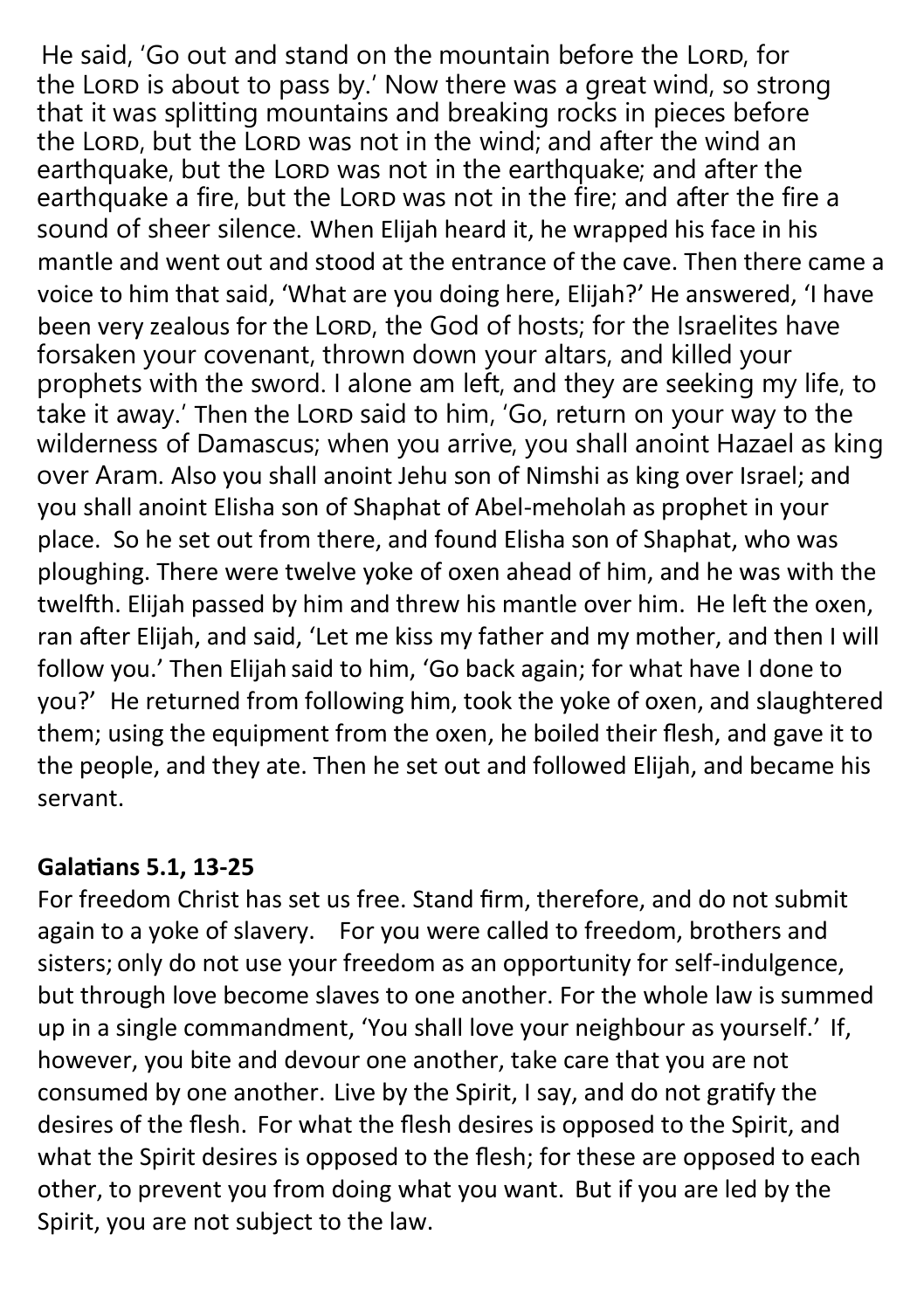Now the works of the flesh are obvious: fornication, impurity, licentiousness, idolatry, sorcery, enmities, strife, jealousy, anger, quarrels, dissensions, factions, envy, drunkenness, carousing, and things like these. I am warning you, as I warned you before: those who do such things will not inherit the kingdom of God. By contrast, the fruit of the Spirit is love, joy, peace, patience, kindness, generosity, faithfulness, gentleness, and self-control. There is no law against such things. And those who belong to Christ Jesus have crucified the flesh with its passions and desires. If we live by the Spirit, let us also be guided by the Spirit.

**Luke 9.51-end** When the days drew near for him to be taken up, he set his face to go to Jerusalem. And he sent messengers ahead of him. On their way they entered a village of the Samaritans to make ready for him; but they did not receive him, because his face was set towards Jerusalem. When his disciples James and John saw it, they said, 'Lord, do you want us to command fire to come down from heaven and consume them?' But he turned and rebuked them. Then they went on to another village. As they were going along the road, someone said to him, 'I will follow you wherever you go.'

**Post Communion Prayer** Loving Father, we thank you for feeding us at the supper of your Son: sustain us with your Spirit, that we may serve you here on earth until our joy is complete in heaven, and we share in the eternal banquet with Jesus Christ our Lord. Amen.